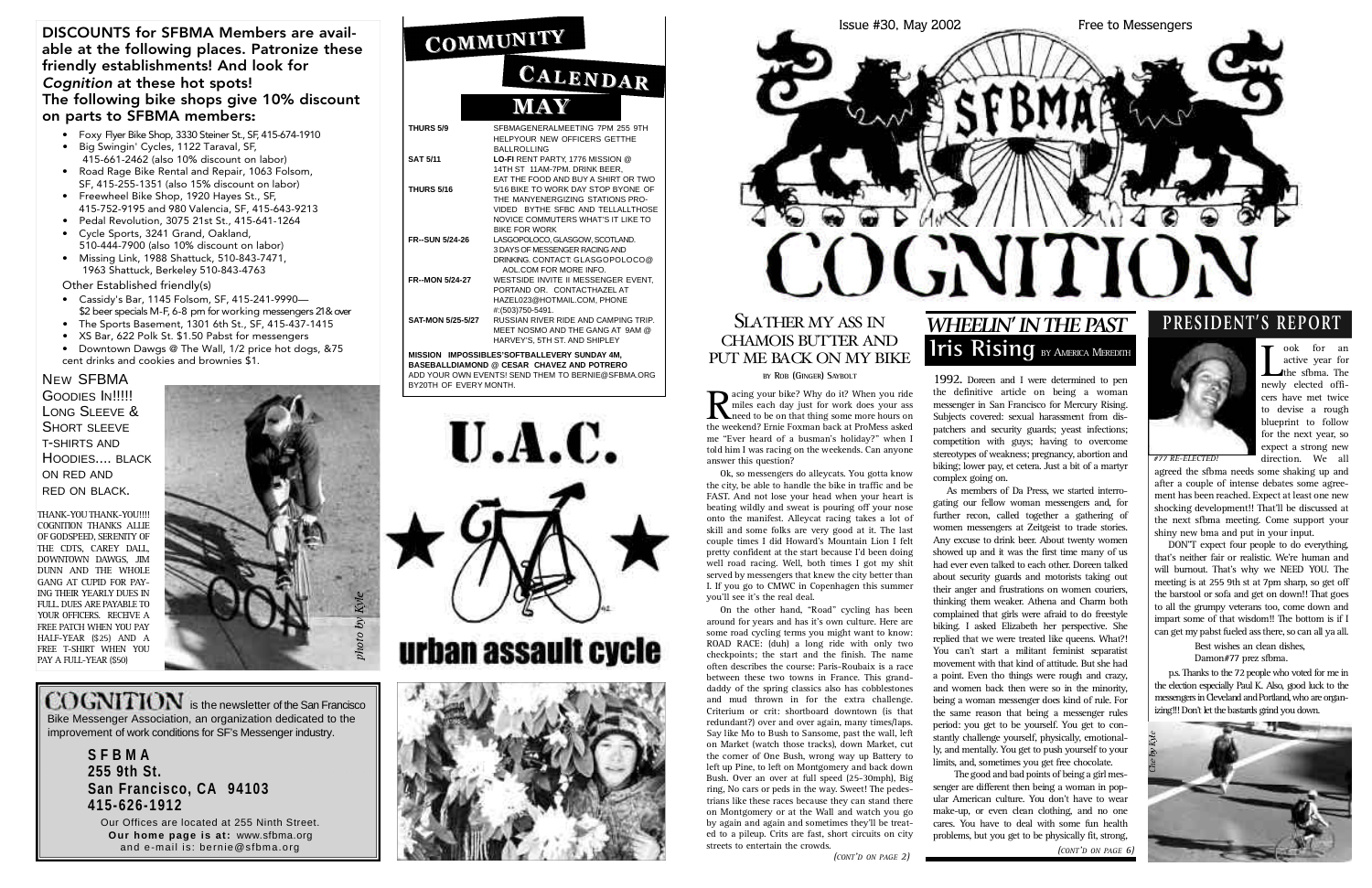**President:** Damon Votour **Executive Director: Carey Dall Secretary:** Jason Whitehead **Treasurer & Copy Editor:** C. Nellie Nelson **Editor: Bernie Corace Layout:** Donny Don Don **Masthead Logo:** Louie Seastres

### **ESTABLISHED 1990**

The San Francisco Bike Messenger Association was first started as a humor ous, yet-in-yer-face, answer to the AMCS; if the owners could have a club, so could we.

### **WHO W E ARE**

We want what is well overdue: appropriate compensation for our efforts. This includes a livable wage, health insur ance, sick pay, vacation pay, pension plan, equipment compensation, etc. You know, normal workers' rights.

We are you, if you are a current or former employee of the SF messenger industry . This includes walker, bicycle, moped, motorcycle, and driver messengers, as well as order-takers and dispatchers.

### **WHAT W E WANT**

### **HOW WE WILL GET I T**

We will get it by becoming one unified force,and standing up to the entire indus try with our demands. In the past, we have proven that we can stick together to help each other out by holding countless benefits, hosting the best Cycle Messenger World Championships of all time, coming together to pay tribute to fallen comrades, holding toy drives for needy kids,the annual Russian River Ride and even things as simple as creat ing our own underground social scene each and every day of the week. Now that we have a working agreement with the most powerful union in the Bay Area, the International Longshore and Warehouse Union, we have the experi enced backing to stand up in our industry and achieve our goals.

mission, burrito, what's the problem, right? Well, it's not really that easy for me. You see, a while back, actually almost 2 years ago now, I ate a burrito from this place down on Mission @ 25th. My dinner tasted great, but for whatever reason I barfed it back up (it was vegetarian even), and I was sick for over a full day after. I haven't been able to ear a traditional burrito since.

Anyhow, I decided to stop by that Chipotle place over there on New Montgomery and Mission. You've seen it, or I'm sure you've at least seen the catchy adds/billboards all over the city and Bart. I ordered a veggie burrito, black beans, no cheese, no sour cream, medium salsa, lot's of guacamole. The cost: \$5.15, a bit pricier than your average Mission burrito. You know, it was really good! I sort of reminded me of this place I used to go to all the time back in Boston, The Big Burrito. Oh, how I miss that place.

### **WHAT YOU CAN D O** Volunteer for the SFBMA. You can leave a recording that 415-626-1912. Dues are \$5 each month/or \$50 a year and may be paid to Damon, Nellie, Jason and Carey .

Attend as many events as you can with out becoming obnoxious as starlings.

STAGE RACE: combine all these events in any amount and you have a stage race. Usually based on cumulative time for each rider. For example, if Maurice does the RR in 4 h 10min, the crit in 55min and the TT in 25minutes his total time is 5h30min. If Jr. gets the same time on both road race and criterium (he finished in the same pack as Maurice both times) but does a 27minute TT (perhaps because of the wind resistance caused by his new hat) he loses to Maurice by 2 minutes. In the GC, or general classification, Maurice is first, Jr. second. Circuit Race: See: Grand Prix de San Francisco. Coming again in September. Basically, a circuit race is the same as a road race but with long laps, anywhere from 3 to 30 miles each.

CYCLOCROSS: formerly winter training for roadies, but now its own event. Take those skinny tires into the mud, a steeplechase on bikes; see criterium but with barriers you must carry the bike over, often in cold or wet of winter. 'Crossers are known amongst bike racers as a gritty, hardcore lot.

DRAFTING: letting another rider block the wind for you, getting a draft, sucking wheel, etc.<br>ATTACK: An aggressive burst of speed that hurts the feelings of other riders. Getting

BRIDGE: a daring maneuver in which one leaves the safety of a group of riders in order to join another group in better position, "bridge up to the front group."

So, Chipotle was great, but not in a traditional way (grilled tortilla, greasy orange rice, etc.). I really liked the salsa, I think it was pretty much just corn and jalapenos, the rice was a little bland, and the guacamole was just salty enough for me. Who serves a burrito w/out chips? Chipotle does. I thought that was kind of lame. Even w/out them though, there was enough to eat. I ate even the last few bites, but then I felt a little sick, but not in that horrible way from before. I wonder if this restaurant is a chain or franchise or what.... I bet it is, and I'm not so into supporting that when there are a million independent burrito joints in the city that I have yet to try. It served its purpose though, and I bet until I find out otherwise I'll go there again, on my way home, on my way to the bar, or at lunch. And hopefully NO Barfing!

# **What' s Cookin' ?**

### **BY BECKY MOREY**

There I was, downtown, it<br>was almost 6pm. We had<br>work meeting at our offin<br>in the mission at 6:30 J was was almost 6pm. We had a work meeting at our office in the mission at 6:30. I was starving, but I had not idea what to get for dinner between here and there. A burrito sounded qood. I bet you're thinking....



TIME TRIAL: The fastest you can get from A to B by yourself but on any kind of crazy bike you want. Some call TT's rides of Truth because each rider does it alone with no help from teammates. Also, TT's tend to bring out the geek in road racers, with aero wheels, aero



10 or 20 mile course every bit of drag means seconds added to your time.

# **COGNITION**

dropped: having your feelings hurt by other riders, being left behind, hey guys wait up…

FEED OR FEED ZONE: Where your friends or teammates will hand you a water bottle as you pass by during a long hot road race somewhere outside of Fresno. Or alternately, where you will beg strangers to give you water.

PUNCTURE: a fancy euro way of saying you got a flat.

Just a short glossary of cycling terms... And the question remains: Why do it? Well it's a good excuse not to go out drinking every night. I've met many cool people too over the



years, many of them my teammates. And personally speaking it is my own intention to always be a cyclist of one sort or another . Currently a messenger, I do road racing and cyclocross. I have good intentions to do more touring and riding on the track. Someday I may even try downhill or join the bike ballet. When I'm old I want to still be commuting on my bike and people will say 'hey, look at that old git go!'

*Stephen @head of the pack@ Cherry Pie Criterium Photo by Kyle*

*cont'd from page one*

BY GINGER

SLATHER MY ASS IN **CHAMOIS** BUTTER...

Fox Plaza you can appreciate





 $\bullet$ does. Happiness my bike.  $\overline{5}$   $\overline{1}$  $\mathbf{m}$ records doesn't keep Chasing **r**  $\frac{1}{2}$ 



*Ginger rides in the comfort zone@ Cherry Pie Criterium Photo by Kyle*

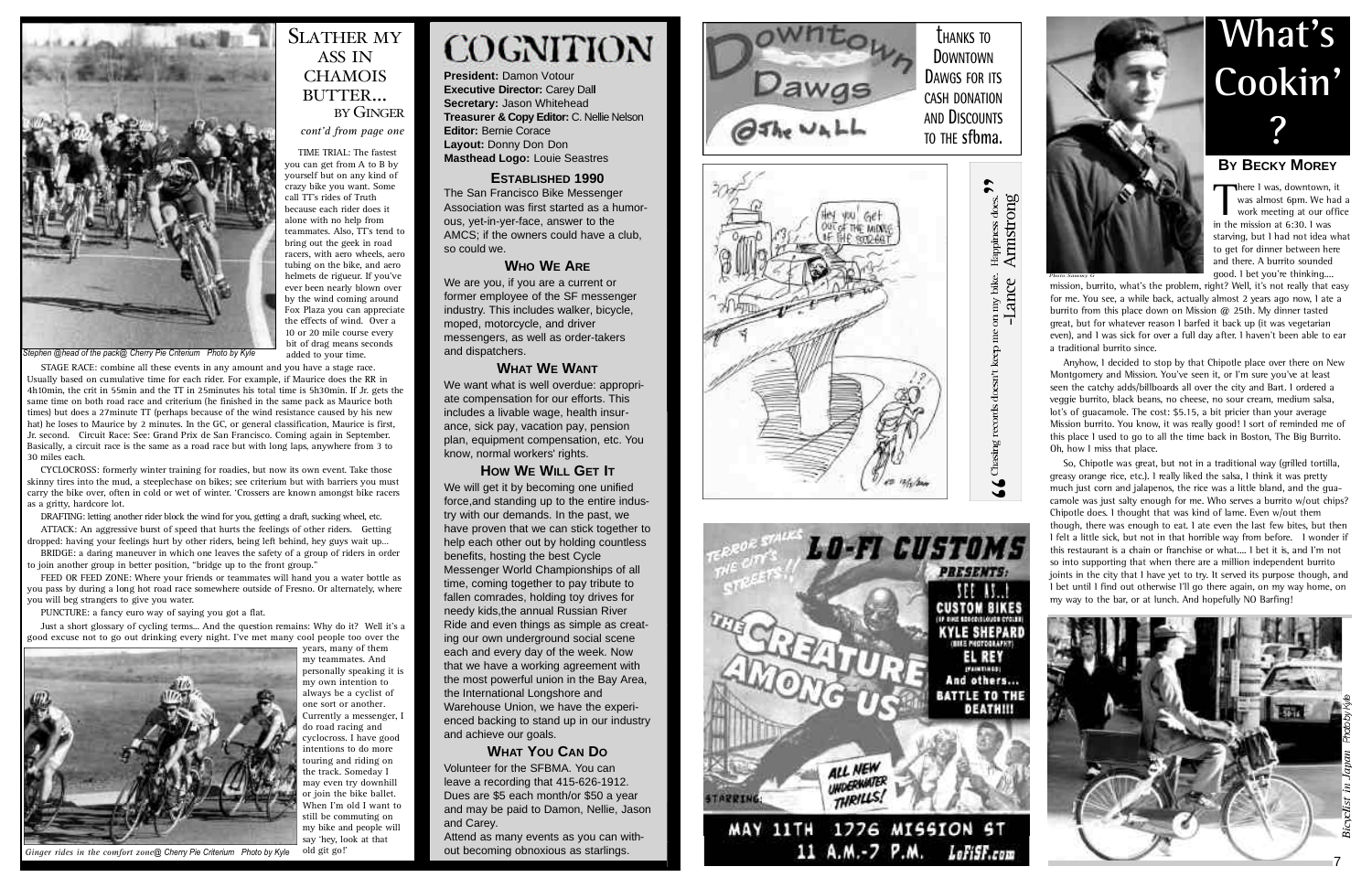and derisive of dieters. You'll probably have to contend with sexual harassment, but, unlike the corporate world, you can tell your dispatcher or whomever to fuck himself. You're allowed to be as emotionally unrestrained as you want. The freedom is pretty exhilarating. Messenger guys span a wide spectrum of attitudes, but I think the overwhelming majority in this City are really open-minded, supportive people. Office workers and security guards? Totally different story. A quick tag to a modeling agency with illustrate the international solidarity between women (ha ha!) And the usual question from clients, "Are you sure you can handle that box?" Omigod, a 10pound box, eek! I might break a nail! Generally things have improved steadily (altho far from perfect) for women in this City in the last decade. 1990, there might

personally observed two main camps: the quiet, shy women that would not hang out or have anything to do with the scene after work and the women that partied, had their separate posse of boys, and were completely catty to one another. A pretty unhealthy situation, I must say. I credit Lickety Split Delivery with being the biggest factor that changed this situation and made SF the city with the largest woman messenger population.

Time and time again I did observe hard-working women messengers do the shitwork: the heavy 6 boxes, the overtime tags, and still make less and less threatened by each other. drag on Halloween, you can get treated like a queen.

Lynn Breedlove (of Tribe 8 fame) used to work at Western (which back in the 80s was known as "Dykes on Bikes" because it was a rare company that hired multiple girls at once!) She was disgusted by the constant sexual harassment (from management, co-workers, clients, and idiots on the street) and the lower pay that woman messengers typically earned. So she started her own company: Lickety Split Delivery, which would be almost all-woman. Proving that they are not sexist, LSD did hire men from time to time, especially if they dressed in drag. This environment brought many women into our scene, providing them with a rookie job and set the stage for heightened consciousness of gender issues.

Being a rookie woman is a pretty daunting experience. The fact that many women come and go rapidly from their bike jobs doesn't mean that they are weak; maybe they just don't see the point of putting up with ridiculous treatment and sleaziness. Me, I was too psyched to be phased by creepy, hubba-smoking dispatchers or crappy pay for doing more work for the first year or so. Unaccustomed to ladylike behavior as we were, my partner in crime, Melissa and I used to cheerfully be some of the very few girls that would guzzle 40-ozers of King Cobra in Merlin Alley. Then one Halloween we joked about dressing in drag and realized there was nothing about our outfits that we could change that would make us look MORE like boys. Yuck! So I started wearing skirts and dresses for a change.

money than more recently hired rookie guys. I definitely saw that happen to Melissa at Now, where Wheels pretty much killed our work ethic, since under him there was no point in trying to hurry. He helped me discover my slug nature. I remember that when Zap first went free-call, Leena hated it. She was a good, fast, longtime messenger who had too much a sense of responsibility to the companyto let any tags get old. So she would clean up all the lame tags while the guys would laze around the Wall, waiting for hot rushes. Those stories are typical and yet this myth of women being too weak or whiny to be messengers persisted. Or getting things easy (cos they were women—-hee!)

**Tey!** I'm Carey and I'm your new SFBMA Executive Director, replacing the much accomplished Bernie Corace. For those of you who do not know me, I'm the short, loud little fuck with the obnoxiously long chin whiskers.

Doreen and I never finished our mighty opus. But I think we got folks thinking. Around that time, Lickety Split started the "Wimpy Women's Rides." Some people now hate that name, but whatever (they were hella wimpy rides). A chance to ride and not have to prove anything, take it easy, and enjoy yourself. The wimpiest one was when Natasha and I road across the Bay to Meredith's houseboat and we spent the afternoon in her bed, eating ice cream and watching "Quicksilver."

**N** ellie Nelson, Treasurer....First off,<br>thanks to everyone who voted for me<br>having access to uh I mean responsibility for Tellie Nelson, Treasurer....First off, thanks to everyone who voted for me having access to, uh, I mean responsibility for, the SFBMA's funds.

In the band scene, women tended to stay back in the shadows, but a happy exception born in the mid-90s was the Joy of Six. It featured Dee Dee, Christa, Jill, Miranda, Belinda, and Victoria (messengers, ex-messengers, and their buddies.) They were hell of raunchy and loud and developed an enthusiastic following. Joy of Six recorded a track on the Pothole CD, played CMWC, and tragically broke up not long after. Out of their ashes arose Stellar and then subsequently Wett. And then of course there's the aforementioned Tribe 8, outspoken dykes of riot grrl fame. Slowly more and more women were hitting the scene. A common occurrence was someone would get a job at LSD, realize you couldn't make any money, and move to another courier company so as to pay rent. The cattiness quotient went down as folks felt more community and less threatened by each other.

Then Markus had the genius idea of having a Women's Issue of *Mercury Rising*, complete with a pink cover <gack>. It was something of an embarrassment because of the condescending nature of the project and the small amount of material actually written by women, especially compared to previous issues. In fact the majority of the early issues were predominantly written by women: Melissa, me, and many others.

Just like CMWC. Meghan was president of CMWC 96, Jeni was treasurer. The folks organized enough to do the shitwork were mostly messenger women, ex-messengers like Kate, and interested office-folk, like Linda and Maria. Limor and I were peripherally involved in the organization of CMWC, doing work but trying to avoid meetings. We decided to start a bike team for our all-woman household on Treat Avenue. Our cat Glue embodied the spirit of the house so thus Team Glue was born. We figured there was not a chance in hell we'd win, but \$ prizes were being offered for last place. So we have kept our fine team going, making a place for women against racism (ha ha).

have been one girl at a company, tops. I *Check out the ladies! from the archives of Mercury Rising photo: Jill Haley*

Steph and I have hosted a multitude of strange events, including a few alleycats, and one Team Glue Wimpy Women's Ride. Maria, thinking a more positive name was needed, began a series of monthly All Chicks Ride. The first one had a good turn-out, 20 women, and Maria even made a zine for it. A posse of girls who might not all necessarily hang out with each other for too long otherwise (our fine community has become more femmefriendly, but it's also grown much more cliquish (good and bad mixed up again). These kept going for a while, were fun, then sputtered out. It's just a matter of time before folks think of something new to take their place.

So S.F., always known as a place that bends and twists genders, is a town where women messengers actually can be women. And if you want to dress in

## **SFBMA ELECTION RESULTS**

# **Iris Rising** BY AMERICA MEREDITH



I work at Western Messenger on the driver board, and I ride a blue Mondonico road bike. I'd like to get feedback from folks on the following questions (so stop me on the road and let me know what you think): What do we have to do to get more people involved in SFBMA activities (not just meetings, but parties, rides, etc.)? What kinds of debauchery organized by the SFBMA do people like the most? How do people feel about the driver messengers? Should we make more effort to get them involved in the world of the SFBMA? Should we encourage them to resurrect UBADD (United Bay Area Delivery Drivers) instead? Hunt me down and let me

know what you think!

**Jason Whitehead Secretary, SFBMA... He**<br>everyone. For those of you who do not<br>know me, I'm Jason, your new SFBMA<br>Secretary I've been a courier since April of ason Whitehead Secretary, SFBMA... Hello everyone. For those of you who do not Secretary. I've been a courier since April of '96 most of that time spent at Speedway/Ultra Ex. Now I work for All City, the company formerly known as ACME, now owned and operated by long time veteran messenger Stephan Kizziah, who I'm sure many of you know. So let me start off by saying NO, I'm not a foreigner, as I've apparently been accused of being. I was born right here in the good ole US of A in Georgia, which admittedly some people may consider a foreign country. I hope to do and will try to do a great job as secretary and I promise to talk faster than Howard Williams when reading the minutes. So, all of you make sure to come to the meetings.

On a more serious note, our SFBMA treasury is not as healthy as it has been in some past years. One departing officer has been emphasizing that the SFBMA is "more than just a clothing line." We need more folks doing smaller shares of work, instead of a few folks doing most of the work. On the money side of things, we definitely need more people to pay dues, too! To make this more appealing, we are lining up some goodies for people who are up to date. One of these is a 20% discount at the Sunshine health food stores downtown; more goodies are being discussed, and as always, you get a free t-shirt for paying a year's dues in full (\$50). Regular dues are \$5 / month, payable to any officer, or at monthly meetings. Help butter the bread that keeps your SFBMA up and running!

### TOTAL BALLOTS CAST: 115 — BREAKING LAST YEAR'S RECORD OF 114

| <b>FOR PRESIDENT</b>                |                                        |
|-------------------------------------|----------------------------------------|
| <b>DAMON VOTOUR</b>                 | 72                                     |
| THOMAS MILLER                       | 33                                     |
| OLIVIA (WRITE-IN)                   | 3                                      |
| JAMIE "TWO-FIVE" (WRITE-IN)         | 2                                      |
| RICK CONDRIN (WRITE-IN) 1           |                                        |
| BONES(WRITE-IN)                     | 1                                      |
| NO VOTE CAST                        | 3                                      |
| DAMON IS RE-ELECTED                 |                                        |
| <b>FOR EXECUTIVE DIRECTOR</b>       |                                        |
|                                     |                                        |
| <b>CAREY DALL</b>                   | 65                                     |
| Sabrina DeMio                       | 27                                     |
| <b>AARON LALONDE</b>                | 8                                      |
| MICHAEL CRANE (WRITE-IN)            | $\overline{\mathcal{L}}$               |
| JAMIE TWO-FIVE, OLIVIA, NATO GREEN, |                                        |
|                                     | HOWARD WILLIAMS, NOSMO, JEANETTE AND   |
|                                     | YOSEMITE SAM (WRITE-INS) EACH RECEIVED |
| ONE VOTE                            |                                        |
| No vote cast                        | 6                                      |
| <b>CAREY IS ELECTED</b>             |                                        |
| FOR SECRETARY                       |                                        |
| <b>JASON WHITEHEAD</b>              | 56                                     |
| Sabrina DeMio                       | 32                                     |
| MICHAEL CRANE                       | 20                                     |
| LARS (WRITE-IN)                     | 1                                      |
| JAMIE TWO-FIVE (WRITE-IN)           | 1                                      |
| NO VOTES CAST                       | 5                                      |
| JASON IS DECLARED AS THE WINNER     |                                        |
| <b>FOR TREASURER</b>                |                                        |
| C. "NELLIE" NELSON                  |                                        |
|                                     | 70                                     |
| MANUEL "RAK" AFFONSO                | 21                                     |
| <b>JOE SCRIPPS (WRITE-IN)</b>       | 7                                      |
| FLORIDA (WRITE-IN)                  | $\overline{2}$                         |
|                                     | LARS, GREENSPAN, MICHAEL CRANE, NOSMO, |
|                                     | HOWARD, MEGHAN MACK (WRITE-INS) EACH   |
| <b>RECEIVED ONE VOTE</b>            |                                        |
| No votes cast                       | 9                                      |
| <b>NELLIE IS ELECTED</b>            |                                        |
|                                     |                                        |
|                                     | Any organizing for                     |
|                                     |                                        |
| OH IM<br>e indi                     | r conditions                           |
|                                     | <b>Jagest</b>                          |
| ו זהי                               |                                        |
|                                     |                                        |
|                                     |                                        |
|                                     |                                        |
|                                     |                                        |



# MEET THE NEW SFBMA OFFICERS



*SFBMA Executive Director, Carey Dall*



*SFBMA Secretary, Jason Whitehead*



*Nellie Nelson, SFBMA Treasurer*